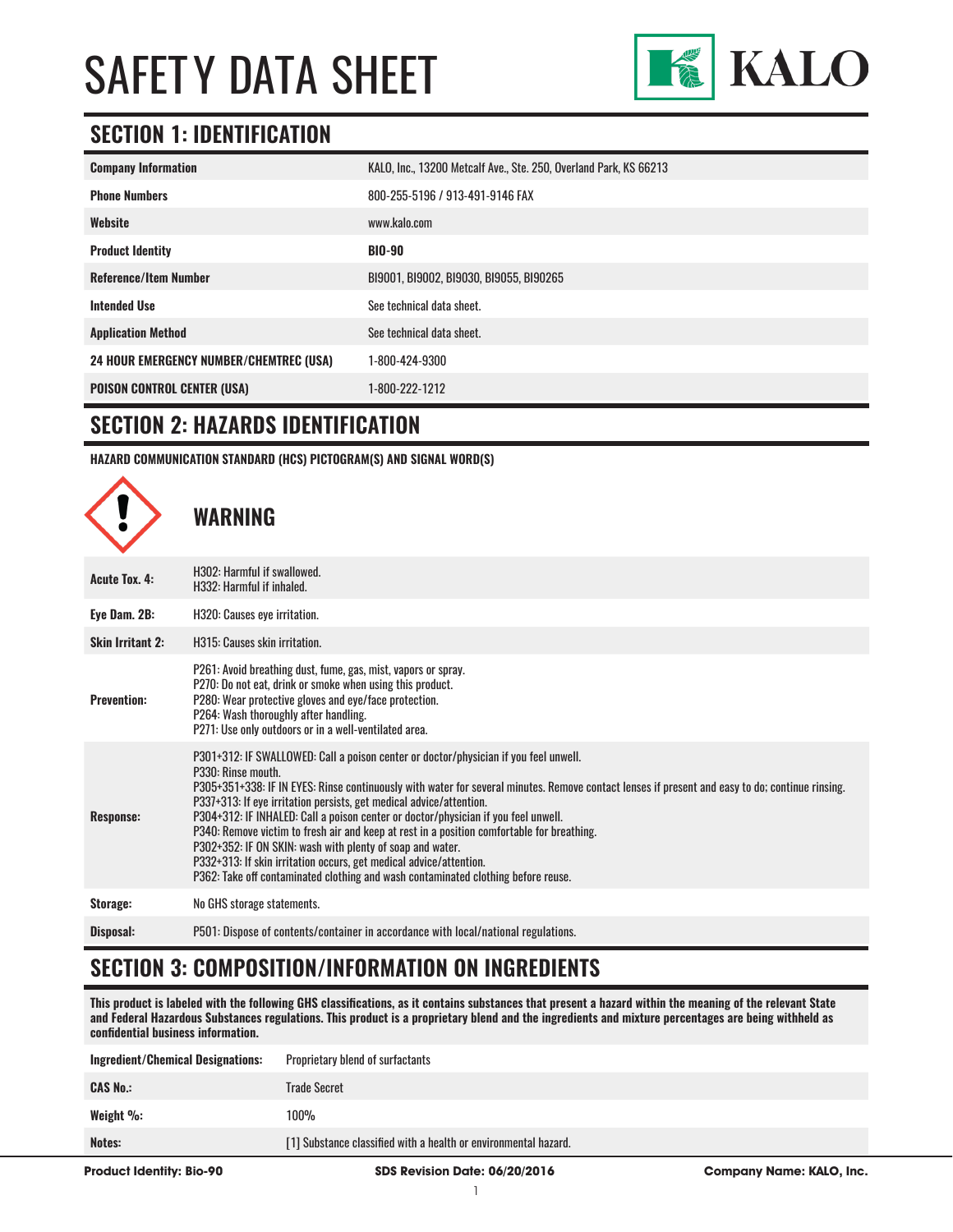

#### **SECTION 4: FIRST AID MEASURES**

#### **[DESCRIPTIONS]**

| General:           | In all cases of doubt, or when symptoms persist, seek medical attention. Never give anything by mouth to an unconscious person.                                                                                                         |
|--------------------|-----------------------------------------------------------------------------------------------------------------------------------------------------------------------------------------------------------------------------------------|
| <b>Inhalation:</b> | Remove to fresh air. Keep patient warm and at rest. If breathing is irregular or stopped, give artificial respiration. If unconscious, place in the recovery<br>position and obtain immediate medical attention. Give nothing by mouth. |
| Eyes:              | Irrigate copiously with clean fresh water for at least 10 minutes, holding the eyelids apart and seek medical attention.                                                                                                                |
| Skin:              | Remove contaminated clothing. Wash skin thoroughly with soap and water or use a recognized skin cleanser. Do NOT use solvents or thinners.                                                                                              |
| Ingestion:         | If accidentally swallowed, obtain immediate medical attention. Keep at rest, Do NOT induce vomiting.                                                                                                                                    |
|                    | [MOST IMPORTANT SYMPTOMS AND EFFECTS, BOTH ACUTE AND DELAYED]                                                                                                                                                                           |
| Overview:          | No adverse symptoms or effects anticipated under normal handling conditions. See Section 2 for further details.                                                                                                                         |
| Eyes:              | <b>Causes eye irritation.</b>                                                                                                                                                                                                           |
| Skin:              | May be harmful in contact with skin. (Not adopted by U.S. OSHA.) Causes skin irritation.                                                                                                                                                |
| Ingestion:         | Harmful if swallowed.                                                                                                                                                                                                                   |

### **SECTION 5: FIREFIGHTING MEASURES**

| <b>Extinguishing Media:</b>     | Recommended extinguishing media: alcohol resistant foam, CO <sup>2</sup> , powder, water spray. Do not use water jet.                                                                                                                                                                                                                                  |
|---------------------------------|--------------------------------------------------------------------------------------------------------------------------------------------------------------------------------------------------------------------------------------------------------------------------------------------------------------------------------------------------------|
| <b>Special Hazards:</b>         | Combustion may yield smoke, carbon monoxide, and other products of incomplete combustion. Oxides of sulfur, nitrogen or phosphorus may<br>also be formed. Avoid breathing dust, fume, gas, mist, vapors and spray.                                                                                                                                     |
| <b>Advice For Firefighters:</b> | Evacuate area. Prevent contamination from run-off of adjacent areas, streams, drinking water and sewers. Do not flush down sewers or other<br>drainage systems. Exposed firefighters must wear standard protective equipment and in enclosed areas self-contained breathing apparatus.<br>Use water-spray to cool fire-exposed surfaces and personnel. |

# **SECTION 6: ACCIDENTAL RELEASE MEASURES**

| <b>Precautions/Procedures:</b>                                         | Keep all sources of ignition away from spill/release. In case of a major spill or spillage in a confined space evacuate the area and<br>check vapor levels.                                                                                                                                                                                                                                                                                                                                                                                                                                                                                                               |
|------------------------------------------------------------------------|---------------------------------------------------------------------------------------------------------------------------------------------------------------------------------------------------------------------------------------------------------------------------------------------------------------------------------------------------------------------------------------------------------------------------------------------------------------------------------------------------------------------------------------------------------------------------------------------------------------------------------------------------------------------------|
| <b>Environmental Precautions:</b>                                      | Do not allow spills to enter drains or water courses.                                                                                                                                                                                                                                                                                                                                                                                                                                                                                                                                                                                                                     |
| <b>Methods and Material For</b><br><b>Containment and Cleaning Up:</b> | Ventilate the area and avoid breathing vapors. Take the personal protective measures listed in Section 8. Contain and absorb spillage<br>with non-combustible materials (e.g. sand/earth/vermiculite). Place in closed containers outside buildings and dispose of according<br>to the Waste Regulations (see Section 13). Clean, preferably with a detergent. Do not use solvents. Do not allow spills to enter drains<br>or water courses. If drains, sewers, streams or lakes are contaminated, inform the local water company immediately. In the case of<br>contamination of rivers, streams, or lakes, the Environmental Protection Agency should also be informed. |

# **SECTION 7: HANDLING AND STORAGE**

| <b>Precautions For Safe Handling:</b> | Do not get in eyes, on skin, or on clothing. Do not breathe vapors or mists. Keep container closed. Use only with adequate<br>ventilation. Use good personal hygiene practices. Wash hands before eating, drinking, smoking. Remove contaminated clothing and<br>wash before reuse. Destroy contaminated belts and shoes and other items that cannot be decontaminated.<br>See Section 2 for further details. |
|---------------------------------------|---------------------------------------------------------------------------------------------------------------------------------------------------------------------------------------------------------------------------------------------------------------------------------------------------------------------------------------------------------------------------------------------------------------|
| <b>Conditions For Safe Storage:</b>   | Store in tightly closed containers in dry, well-ventilated area, away from excessive heat and incompatibles.<br>See Section 2 for further details.                                                                                                                                                                                                                                                            |
| <b>Incompatible Materials:</b>        | Oxidizing agents such as hydrogen peroxide, bromine and chromic acid.                                                                                                                                                                                                                                                                                                                                         |
| <b>Specific End Use(s):</b>           | See technical data sheet.                                                                                                                                                                                                                                                                                                                                                                                     |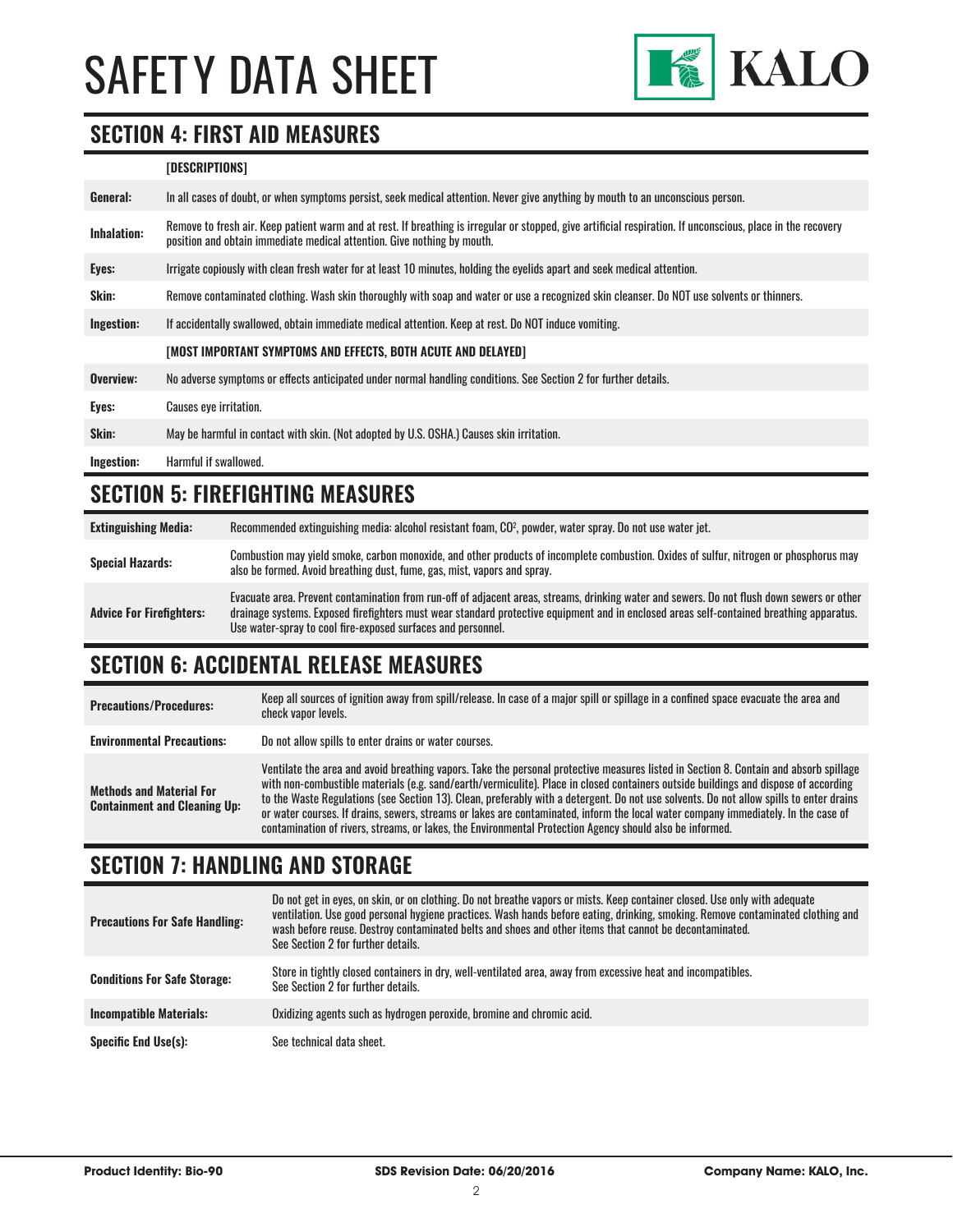

#### **SECTION 8: EXPOSURE CONTROLS/PERSONAL PROTECTION**

| <b>Exposure Data:</b>        | This product contains no ingredients with established limits for exposure under OSHA, ACGIH and/or NIOSH.                                                                                                                                                                                                                              |
|------------------------------|----------------------------------------------------------------------------------------------------------------------------------------------------------------------------------------------------------------------------------------------------------------------------------------------------------------------------------------|
| <b>Carcinogen Data:</b>      | This product contains no ingredients (at greater than 0.1%) that are suspected of being or known to be a carcinogen under OSHA. NTP or<br>IARC.                                                                                                                                                                                        |
|                              | <b>[PERSONAL PROTECTIVE EQUIPMENT]</b>                                                                                                                                                                                                                                                                                                 |
| <b>Respiratory:</b>          | If workers are exposed to concentrations above the exposure limit, they must use the appropriate certified respirators.                                                                                                                                                                                                                |
| Eyes:                        | Wear safety eyewear (e.g. safety spectacles/goggles/visors) to protect against the splash of liquids.                                                                                                                                                                                                                                  |
| Skin:                        | Overalls, which cover the body, arms, and legs, should be worn. Skin should not be exposed. All parts of the body should be washed after<br>contact.                                                                                                                                                                                   |
| <b>Engineering Controls:</b> | Provide adequate ventilation. Where reasonably practicable, this should be achieved by the use of local exhaust ventilation and good general<br>extraction. If these are not sufficient to maintain concentrations of particulates, and any vapor below occupational exposure limits, suitable<br>respiratory protection must be worn. |
| <b>Other Work Practices:</b> | See technical data sheet.                                                                                                                                                                                                                                                                                                              |

# **SECTION 9: PHYSICAL AND CHEMICAL PROPERTIES**

| <b>Clear Amber Liquid</b>      |
|--------------------------------|
| Fatty                          |
| <b>Not Measured</b>            |
| $5 - 7$                        |
| $1.03 - 1.05$                  |
| >200°F (>93°C) SETA Closed Cup |
| <b>Not Measured</b>            |
| Not Measured                   |
| <b>Not Measured</b>            |
| <b>Not Measured</b>            |
| <b>Not Measured</b>            |
| <b>Not Measured</b>            |
| No Established Limit           |
| Not Applicable                 |
| <b>Not Measured</b>            |
| <b>Not Measured</b>            |
| Not Measured                   |
| <b>Not Measured</b>            |
| Not Measured                   |
| <b>Not Measured</b>            |
| No other relevant information. |
|                                |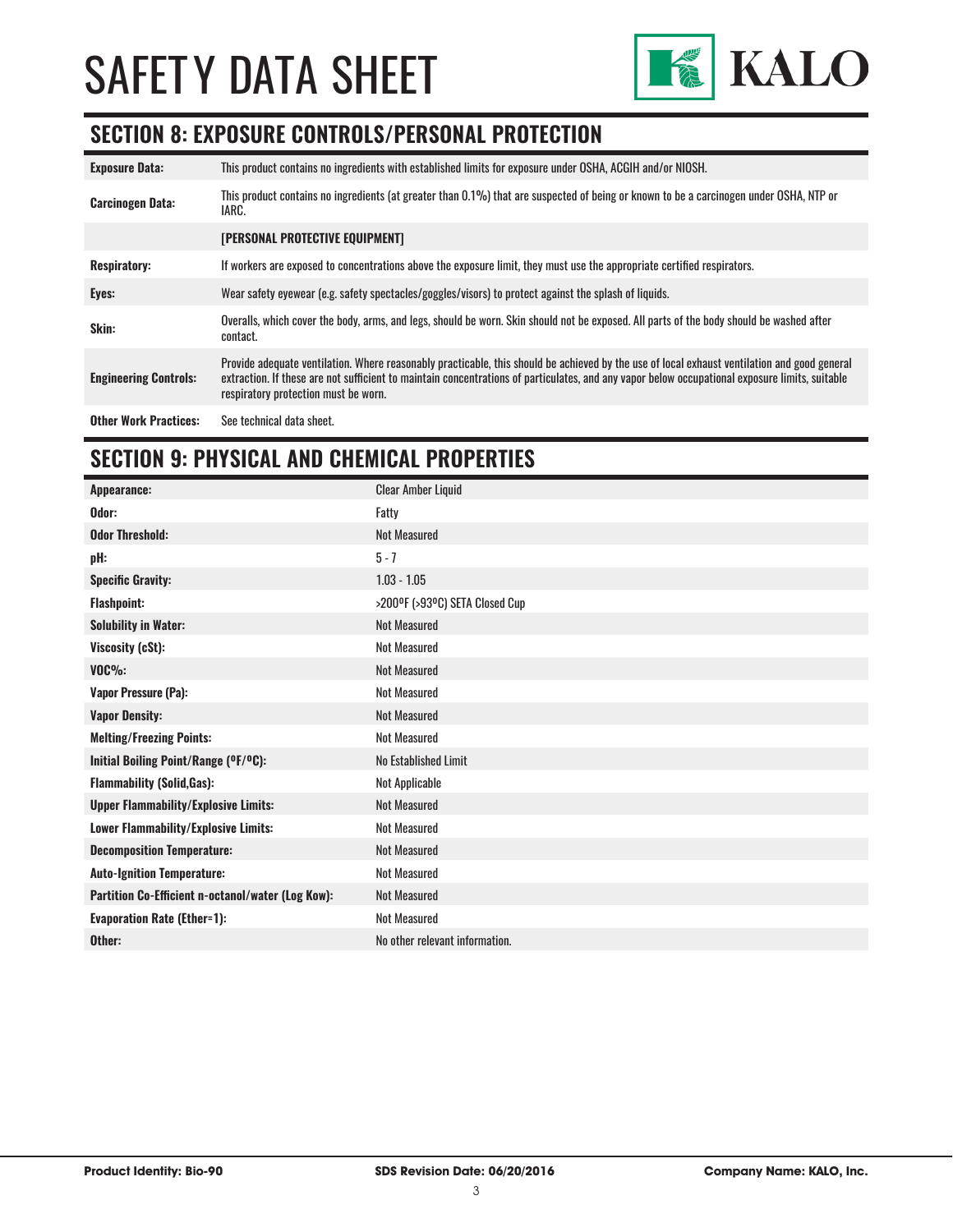

# **SECTION 10: STABILITY AND REACTIVITY**

| <b>Reactivity:</b>                       | Not chemically reactive.                                                                                |
|------------------------------------------|---------------------------------------------------------------------------------------------------------|
| <b>Chemical Stability:</b>               | Stable under normal ambient and anticipated conditions of use.                                          |
| <b>Hazardous Reactions:</b>              | Hazardous reactions not anticipated.                                                                    |
| <b>Conditions To Avoid:</b>              | Extended exposure to high temperatures can cause decomposition. Avoid all possible sources of ignition. |
| <b>Incompatible Materials:</b>           | Oxidizing agents, strong reducing agents.                                                               |
| <b>Hazardous Decomposition Products:</b> | Not anticipated under normal conditions of use.                                                         |

# **SECTION 11: TOXICOLOGICAL INFORMATION**

| <b>ACUTE TOXICITY ESTIMATE</b>                                    |                                                           |                            |
|-------------------------------------------------------------------|-----------------------------------------------------------|----------------------------|
| Ingredients:                                                      | Proprietary Blend of Surfactants, Base Oil and Fatty Acid |                            |
| Oral LD50mg/kg:                                                   | 500.00/Category: 4                                        |                            |
| Skin LD50mg/kg:                                                   | >5,000.00/Category: NA                                    |                            |
| Inhalation Vapor LC50mg/L/4hr:                                    | 11.00/Category: 4                                         |                            |
| Inhalation Dust/Mist LC50mg/L/4hr:                                | No Data Available                                         |                            |
| <b>ITEM</b>                                                       | <b>HAZARD</b>                                             | <b>CATEGORY</b>            |
| <b>Acute Toxicity (mouth):</b>                                    | <b>Harmful if swallowed.</b>                              | 4                          |
| <b>Acute Toxicity (skin):</b>                                     | <b>Not Applicable</b>                                     | $\overline{\phantom{a}}$   |
| <b>Acute Toxicity (inhalation):</b>                               | Harmful if inhaled.                                       | 4                          |
| <b>Skin Corrosion/Irritation:</b>                                 | <b>Causes skin irritation.</b>                            | $\overline{2}$             |
| <b>Eye Damage/Irritation:</b>                                     | <b>Causes eye irritation</b>                              | 2B                         |
| <b>Sensitization (respiratory):</b>                               | <b>Not Applicable</b>                                     | $\overline{\phantom{a}}$   |
| <b>Sensitization (skin):</b>                                      | <b>Not Applicable</b>                                     | $\overline{\phantom{a}}$   |
| <b>Germ Toxicity:</b>                                             | <b>Not Applicable</b>                                     | $\overline{\phantom{a}}$   |
| <b>Carcinogenicity:</b>                                           | <b>Not Applicable</b>                                     | $\overline{\phantom{a}}$ . |
| <b>Reproductive Toxicity:</b>                                     | <b>Not Applicable</b>                                     |                            |
| <b>Specific Target Organ Systemic Toxicity-Single Exposure:</b>   | <b>Not Applicable</b>                                     | $\overline{\phantom{a}}$ . |
| <b>Specific Target Organ Systemic Toxicity-Repeated Exposure:</b> | <b>Not Applicable</b>                                     | $\overline{\phantom{a}}$   |
| <b>Aspiration Hazard:</b>                                         | <b>Not Applicable</b>                                     | $-$                        |

### **SECTION 12: ECOLOGICAL INFORMATION**

| Toxicity:                              | No additional information provided for this product.  |
|----------------------------------------|-------------------------------------------------------|
| <b>Persistence and Degradability:</b>  | There is no data available on the preparation itself. |
| <b>Bioaccumulative Potential:</b>      | Not measured.                                         |
| <b>Mobility In Soil:</b>               | No data available.                                    |
| <b>Results of PBT and vPvB Assess:</b> | This product contains no PBT/vPvB chemicals.          |
| <b>Other Adverse Effects:</b>          | No data available.                                    |